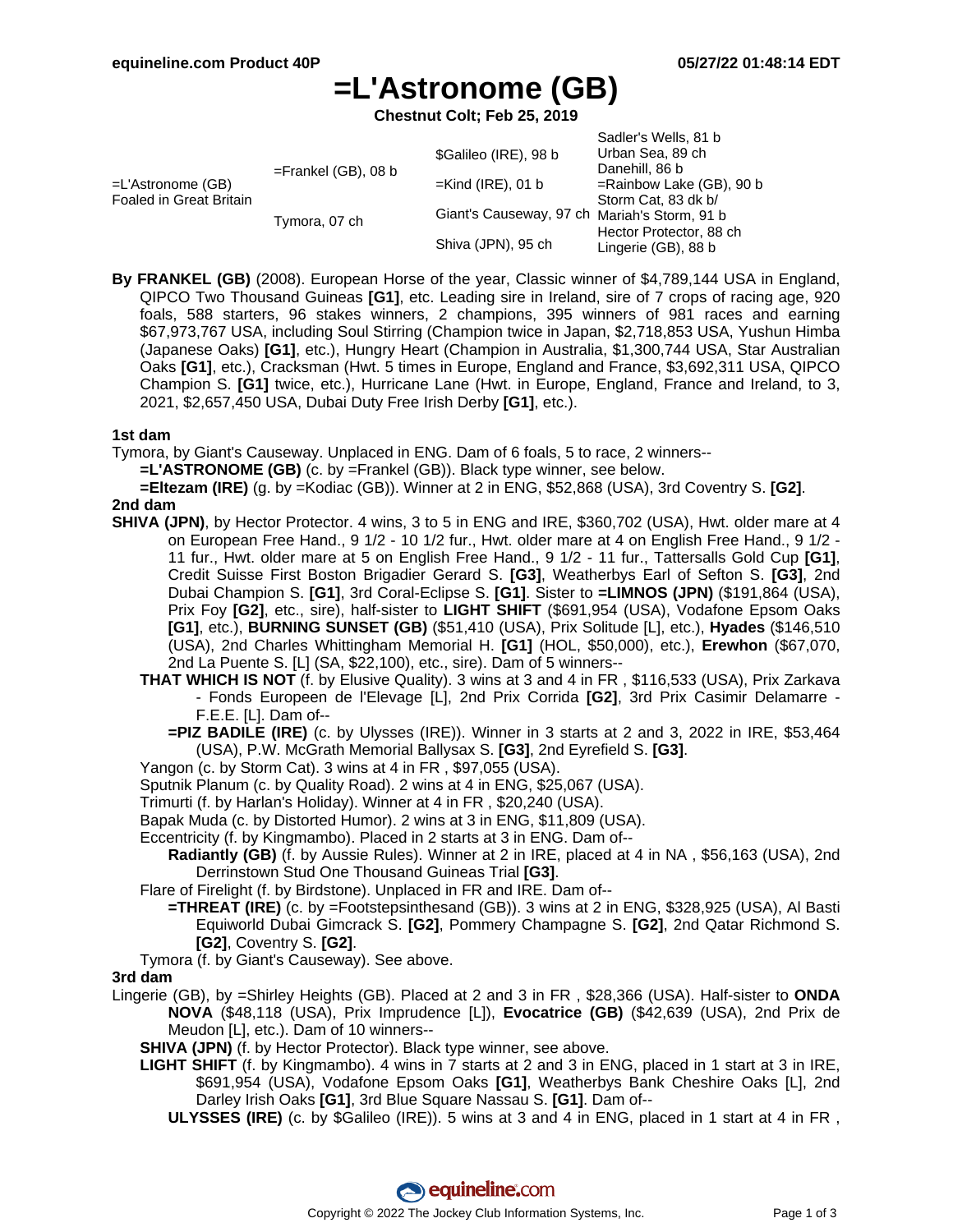### **=L'Astronome (GB)**

**Chestnut Colt; Feb 25, 2019**

\$2,544,053 (USA), Hwt. older horse at 4 on European Free Hand., 9 1/2 - 11 fur., Hwt. older horse at 4 on English Free Hand., 9 1/2 - 11 fur., Juddmonte International S. **[G1]**, Coral Eclipse **[G1]**, Beringice Gordon S. **[G3]**, Bet365 Gordon Richards S. **[G3]**, 2nd King George VI & Queen Elizabeth S. **[G1]**, etc. Sire.

- **=LIMNOS (JPN)** (c. by Hector Protector). 4 wins at 3 and 4 in FR , \$191,864 (USA), Prix Foy **[G2]**, Prix Jean de Chaudenay-Grand Prix du Printemps **[G2]**, Prix Le Fabuleux [L], 2nd Prix Maurice de Nieuil **[G2]**, Prix d'Hedouville **[G3]**, Prix Lord Seymour [L]. Sire.
- **BURNING SUNSET (GB)** (f. by Caerleon). 2 wins at 3 in ENG and FR , \$51,410 (USA), Prix Solitude [L], 3rd Prix d'Harcourt **[G2]**. Dam of--
	- **SMOKING SUN** (c. by Smart Strike). 11 wins, 3 to 8 in FR and KSA, placed in 2 starts at 5 in SIN, \$985,480 (USA), Prix d'Harcourt **[G2]**, Prix Pelleas [L], Prix Lyphard [L], 2nd Singapore Airlines International Cup **[G1]**, La Coupe **[G3]**, etc. Sire.
	- **ZHIYI** (c. by Henrythenavigator). 4 wins at 3 and 4 in FR , \$172,701 (USA), Prix de Saint-Patrick [L], 3rd Prix Guillaume d'Ornano Haras du Logis Saint-Germain **[G2]**, Prix du Prince d'Orange **[G3]**.
	- **Ikat (IRE)** (f. by =Pivotal (GB)). Winner at 2 in FR , \$55,533 (USA), 2nd Prix d'Aumale **[G3]**, 3rd Prix Francois Boutin [L]. Dam of--
		- **MAIN SEQUENCE** (g. by Aldebaran). 9 wins, 2 to 6 in ENG and NA , \$3,428,666 (USA), Champion grass horse in U.S., Champion older horse in U.S., Breeders' Cup Turf **[G1]** (SA, \$1,650,000), Joe Hirsch Turf Classic S. **[G1]** (BEL, \$360,000), United Nations S. **[G1]** (MTH, \$300,000), Sword Dancer Invitational S. **[G1]** (SAR, \$300,000), Mac Diarmida S. **[G2]** (GP, \$120,280), etc.
	- =Cosmic Fire (FR) (f. by =Dalakhani (IRE)). Winner at 3 in FR , \$69,203 (USA). Dam of--

**Ray's The Bar (GB)** (g. by =Exceed And Excel (AUS)). 3 wins, 2 to 5 in NA and ENG, \$166,978 (USA), 3rd Pilgrim S. **[G3]** (BEL, \$20,000).

- **Hyades** (c. by Aldebaran). Winner at 3 and 4 in ENG and NA , \$146,510 (USA), 2nd Charles Whittingham Memorial H. **[G1]** (HOL, \$50,000), 3rd American H. **[G2]** (HOL, \$18,000).
- **Erewhon** (c. by Kingmambo). Winner at 3, \$67,070, 2nd La Puente S. [L] (SA, \$22,100), Pasadena S. [L] (SA, \$15,570). Sire.
- Light Blow (f. by Kingmambo). Winner at 3 in ENG, \$5,931 (USA). Dam of--
	- **SOLE VOLANTE** (g. by Karakontie (JPN)). 4 wins at 2 and 3, \$371,948, Sam F. Davis S. **[G3]** (TAM, \$120,000), Pulpit S. (GP, \$43,710), 2nd Lambholm South Tampa Bay Derby **[G2]** (TAM, \$70,000), 3rd Mucho Macho Man S. [L] (GP, \$9,800).
	- **EXPLODE** (g. by Trappe Shot). 7 wins, 2 to 5, placed at 6, 2022, \$288,927(USA), Canadian Derby **[G3]** (CTM, \$129,000(CAN)), Ascot Graduation S. [L] (HST, \$41,250(CAN)), Chris Loseth H. (HST, \$28,500(CAN)), 2nd British Columbia Derby **[G3]** (HST, \$50,000(CAN)), Spangled Jimmy H. (CTM, \$10,000(CAN)), etc. Set ntr at Century Mile, 1 1/8 miles in 1:50.02.
	- **Light of Joy** (f. by Kitten's Joy). 4 wins at 3 and 4 in ENG, \$57,349 (USA), 2nd British E.B.F. & Sir Henry Cecil Galtres S. [L].
	- **Corviglia** (f. by Karakontie (JPN)). 2 wins at 2, 2021 in IRE, \$51,413 (USA), 3rd Ballylinch Stud Irish E.B.F. Ingabelle S. [L].

Corsetry (f. by Distorted Humor). Winner at 4 in NA , placed at 2 and 3 in ENG, \$18,263 (USA).

Mahasi (c. by Woodman). Winner at 3 in ENG, \$10,864 (USA). Sire.

=Ipso Facto (IRE) (c. by Sunday Silence). Winner at 4 in FR , \$4,455 (USA).

Strawberry Fledge (f. by Kingmambo). Placed in 1 start at 2 in FR . Dam of--

**=CLOTH OF STARS (IRE)** (c. by =Sea The Stars (IRE)). 7 wins, 2 to 4 in FR , placed in 1 start at 5 in UAE, \$3,428,698 (USA), Hwt. older horse at 4 on European Free Hand., 11 - 14 fur., Hwt. older horse at 4 on French Free Hand., 11 - 14 fur., Hwt. older horse at 4 on French Free Hand., 9 1/2 - 11 fur., Prix Ganay **[G1]**, Prix Greffulhe **[G2]**, Prix d'Harcourt **[G2]**, Prix Exbury **[G3]**, Prix des Chenes **[G3]**, etc.

Molasses (FR) (f. by Machiavellian). Unraced. Dam of--

- **=MAGADAN (IRE)** (c. by High Chaparral (IRE)). 3 wins at 3 and 4 in FR , \$249,224 (USA), Prix d'Hedouville **[G3]**, Prix Lord Seymour [L], 3rd Juddmonte Grand Prix de Paris **[G1]**, Grand Prix de Chantilly **[G2]**. Sire.
- =Musique Magique (IRE) (f. by \$Mozart (IRE)). Winner in 1 start at 2 in IRE, \$14,152 (USA). Dam of--